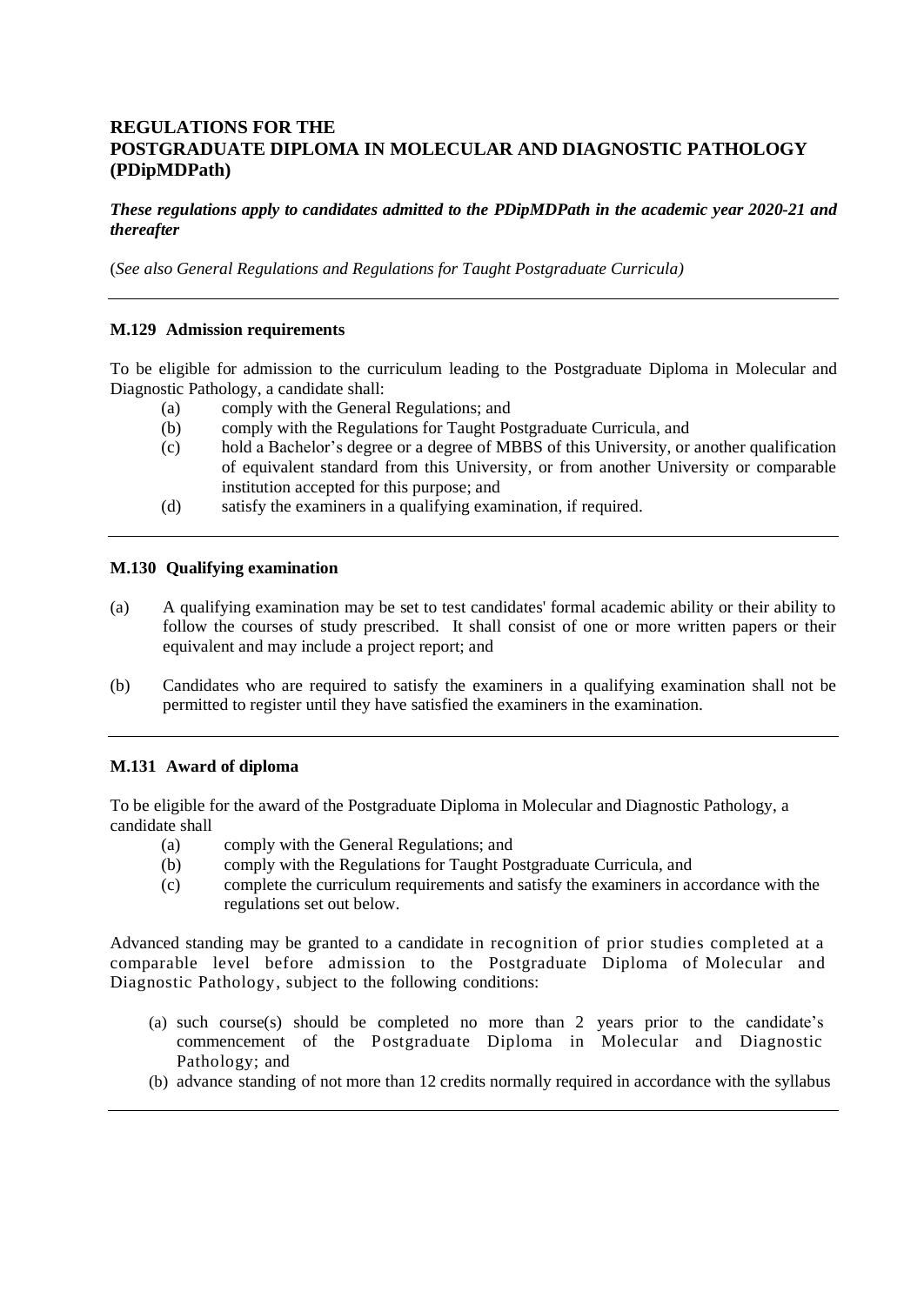## **M.132 Period of study**

The curriculum shall normally extend over two academic years of part-time study. Candidates shall not be permitted to extend their studies beyond the maximum period of registration of four academic years of part-time study, unless otherwise permitted or required by the Board of the Faculty.

## **M.133 Completion of curriculum**

To complete the curriculum, a candidate shall:

- (a) satisfy the requirements prescribed in TPG 6 of the Regulations for Taught Postgraduate Curricula; and
- (b) take not less than 63 credits in the manner specified in these regulations and the syllabuses, and follow the instructions as prescribed in the syllabuses and complete satisfactorily all written and/or practical and/or clinical work; and
- (c) satisfy the examiners in the course by continuous assessments and/or written examinations; and
- (d) complete a satisfactory capstone project.

A candidate who fails to fulfil the requirements within the prescribed maximum period of study shall be recommended for discontinuation under the provision of General Regulation G12.

## **M.134 Assessment**

- (a) A candidate who has failed to satisfy the examiners in a course may be permitted
	- (i) to attend a re-examination; or
	- (ii) to re-submit the failed coursework(s); or
	- (iii) to repeat the course(s) and to re-take the prescribed examination(s).
- (b) A candidate who has failed to satisfy the examiners in the examination of the project report, but has satisfactorily completed the prescribed work, may be permitted to resubmit the project report and to re-present it within a specified period of time.

## **M.135 Grading systems**

Individual courses shall be graded according to the grading system of 'Pass' or 'Fail'. On successful completion of the curriculum, a candidate who has shown exceptional merit may be awarded a distinction as determined by the Board of Examiners for the degree.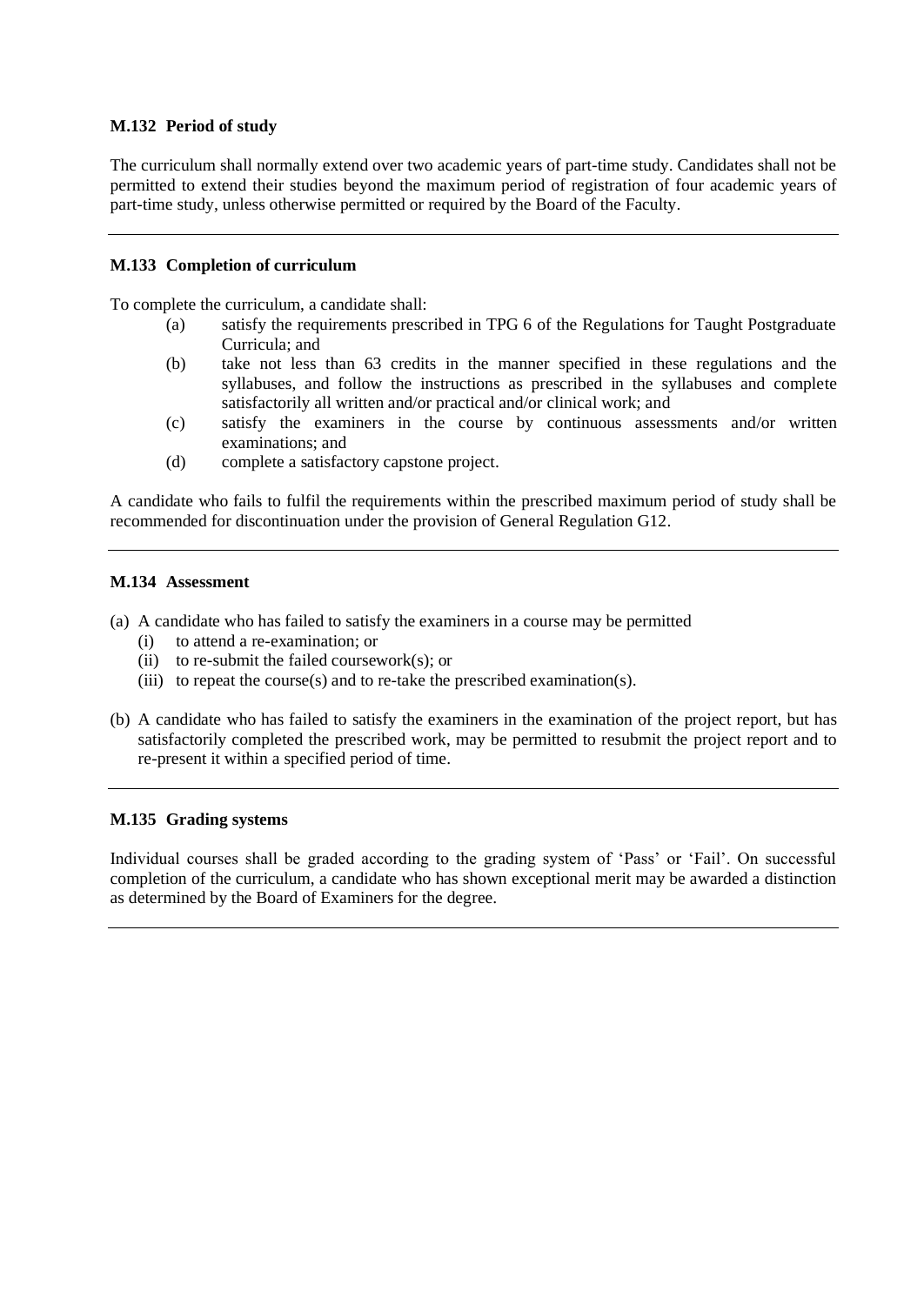# **SYLLABUSES FOR THE POSTGRADUATE DIPLOMA IN MOLECULAR AND DIAGNOSTIC PATHOLOGY (PDipMDPath)**

## **Overall curriculum structure**

Candidates are required to complete a minimum of 63 credits for the Postgraduate Diploma in Molecular and Diagnostic Pathology.

Students are required to choose one of the two tracks below:

## Project Track

Candidates should complete three Molecular Pathology (27 credits), and two Diagnostic Pathology Courses (18 credits) and submit a satisfactory project report (18 credits) on a topic approved by the Board of Studies.

## Course Track

Candidates should complete four Molecular Pathology Courses (36 credits) and three Diagnostic Pathology Courses (27 credits).

Candidates should satisfy the examiners in all continuous assessments and/or written examination. PATH6006 and PATH6009 are assessed through coursework assessment (100%) and PATH6008 is assessed through examination (100%). The remaining courses are assessed through examination (0-60% for Molecular Pathology Courses and 0-50% for Diagnostic Pathology Courses) and coursework assessment (40-100% for Molecular Pathology Courses and 50-100% for Diagnostic Pathology Courses).

## **PATH6001 Principles and Techniques of Molecular Pathology (9 credits)**

This course will cover the following topics: introduction to diagnostic molecular pathology tests; techniques of molecular pathology- RNA, DNA and protein analysis; principles and applications of quantitative-PCR; principles of automated DNA sequencing and various methods of genotyping and mutation analysis; human identity by DNA typing; basic concepts in conventional cytogenetics and molecular cytogenetics; in-situ hybridization techniques (ISH, FISH, CISH, SISH); principles and applications of flow cytometry; emerging technologies -gene expression profiling and next generation sequencing; and laboratory management issues in molecular testing.

## **PATH6002 Clinical Applications of Molecular Testing (9 credits)**

This course provides an overview of the principles of HPV testing, its clinical relevance and the various methods of genotyping; hepatitis B virus infection – testing for viral load and HBV DNA mutants detection; KRAS mutation detection for colorectal cancer; quantification of EBV DNA plasma for EBV associated diseases; PCR for gene rearrangements and translocations for haematolymphoid malignancies and soft tissue tumours; gene expression profiling for haematolymphoid malignancies; detection of BCR/ABL fusion transcript and kinase domain mutation in CML; methodologies for detection of EBV DNA in plasma, gene rearrangement studies and gene expression profiling for lymphoma diagnosis; principles of HPV testing, its clinical relevance and the various methods of genotyping; EGFR mutation in lung cancer; c-kit mutation in GISTs/RET and Menin gene mutation in MEN syndromes; application of in-situ hybridization tests in histopathology and bladder cytology; and laboratory management issues in molecular testing.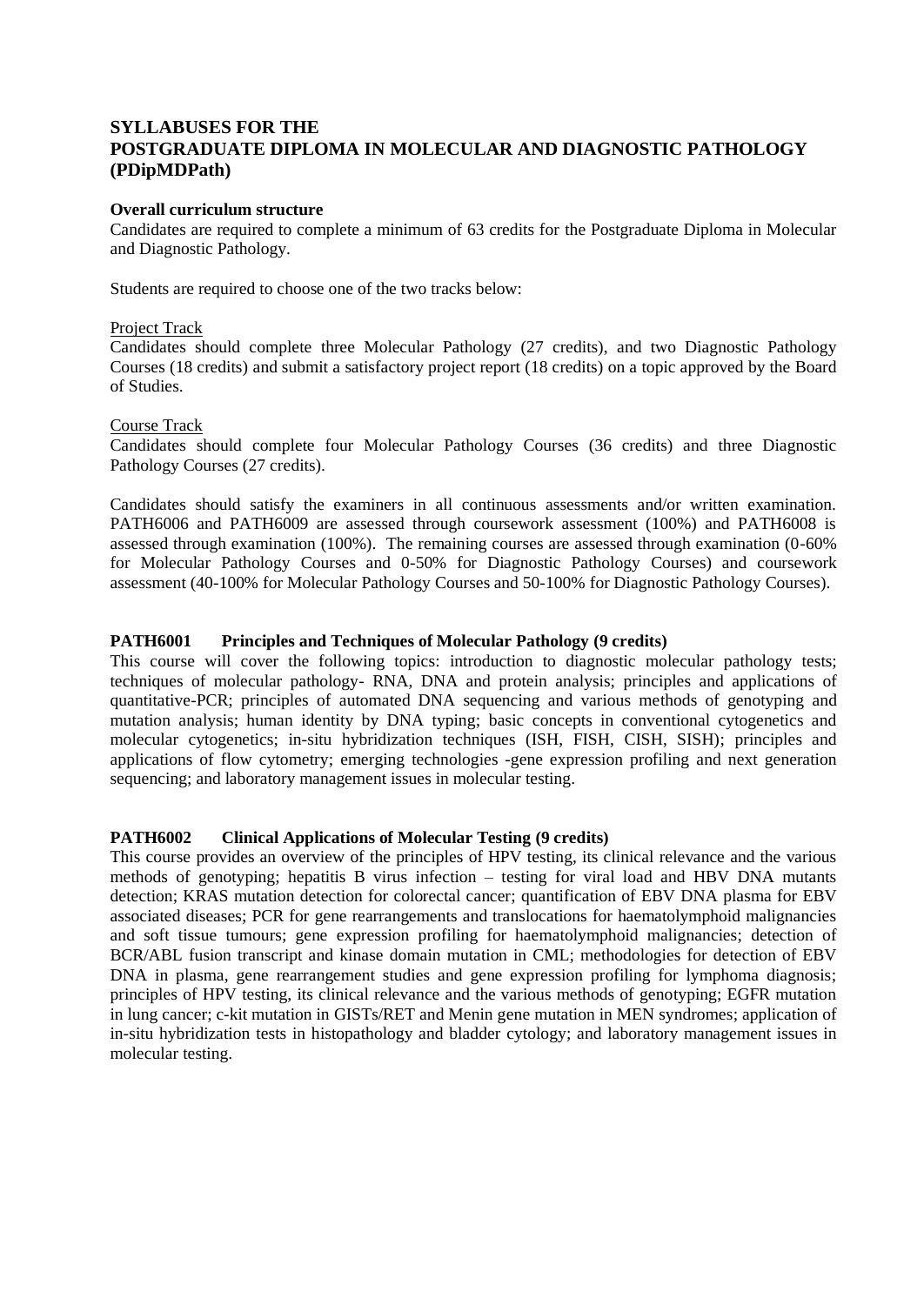## **PATH6003 Fundamentals of Genetic Testing for Hereditary Disorders (9 credits)**

This course provides a comprehensive introduction to molecular genetics; molecular genetics in paediatrics; genetic testing for familial colorectal cancer; genetic testing for familial breast and ovarian cancer; Genetic Diagnosis of Globin Disorders; molecular genetics of Lipid Disorders; and laboratory management issues in molecular testing.

## **PATH6004 Chemical Pathology, Diagnostic Haematology and Transfusion Medicine (9 credits)**

This course will cover topics on the interferences in laboratory testing; clinical toxicology; diabetes mellitus and endocrine disorders; renal and liver function tests; cardiac markers; point-of-care testing; tumour markers; diagnostic haematology test; transfusion medicine; and laboratory management.

## **PATH6005 Essential Anatomical Pathology for Clinicians (9 credits)**

Topics include tumours of the breast; soft tissue and bone tumours; tumours of the respiratory tract; tumours of the central nervous system; endocrine tumours; pathology of the liver and GI tract; haematolymphoid malignancies: relevance of classification; urologic oncology; cytological, histopathological and molecular devices for diagnosis and management of gynaecological pathology; common gynaecological disease; and laboratory management.

## **PATH6006 Capstone Project Report (18 credits)**

Candidates, who have opted for the project track, are required to submit a capstone project report of at least 3,000 words based on a clinical and/or laboratory project which should be conducted over a period of at least 3 months within the candidate's own hospital or practice. It should reflect an application of the knowledge acquired from this course. The candidate is expected to design the capstone project related to his/her work situation and have it conducted from his/her workplace. Students are required to consult the supervisor for guidance in the selection of topic and writing of the capstone project report.

## **PATH6007 Practical Course in Laboratory Methods (9 credits)**

This course provides practical sessions on tissue processing, immunohistochemistry and histological analysis; basic tissue culture techniques and flow cytometry analysis; extraction methods for DNA, RNA, protein and electrophoresis; and reverse transcription, polymerase chain reaction, and DNA sequencing.

## **PATH6008 Molecular Microbiology and Infectious Diseases Update (9 credits)**

The Molecular Microbiology component includes the following topics:

Clinical application in bacteriology - bacterial pathogens: typical and atypical, mycobacterium species, MALDI-TOF-MS technology and application, and molecular approaches for the diagnosis of sepsis, infections of gastrointestinal tract and central nervous system; clinical application in virology - viral pathogens: hepatitis, enteric and respiratory viruses; rapid quantitation of HIV and drug resistance determination; clinical application in mycology and parasitology - fungal pathogens, parasitic pathogens; limitations and future perspectives of genomic techniques; clinical applications in epidemiological surveillance and outbreak management - principles of molecular phylogenetic analysis and molecular typing method; and laboratory and epidemiological considerations for data interpretation and Limitations and future perspectives.

Students are required to attend any one of the six courses under the Infectious Disease Update offered by HKU Department of Microbiology which include the following:

- Infectious disease update and emerging infections
- Infectious disease emergencies, indwelling device and surgical infections